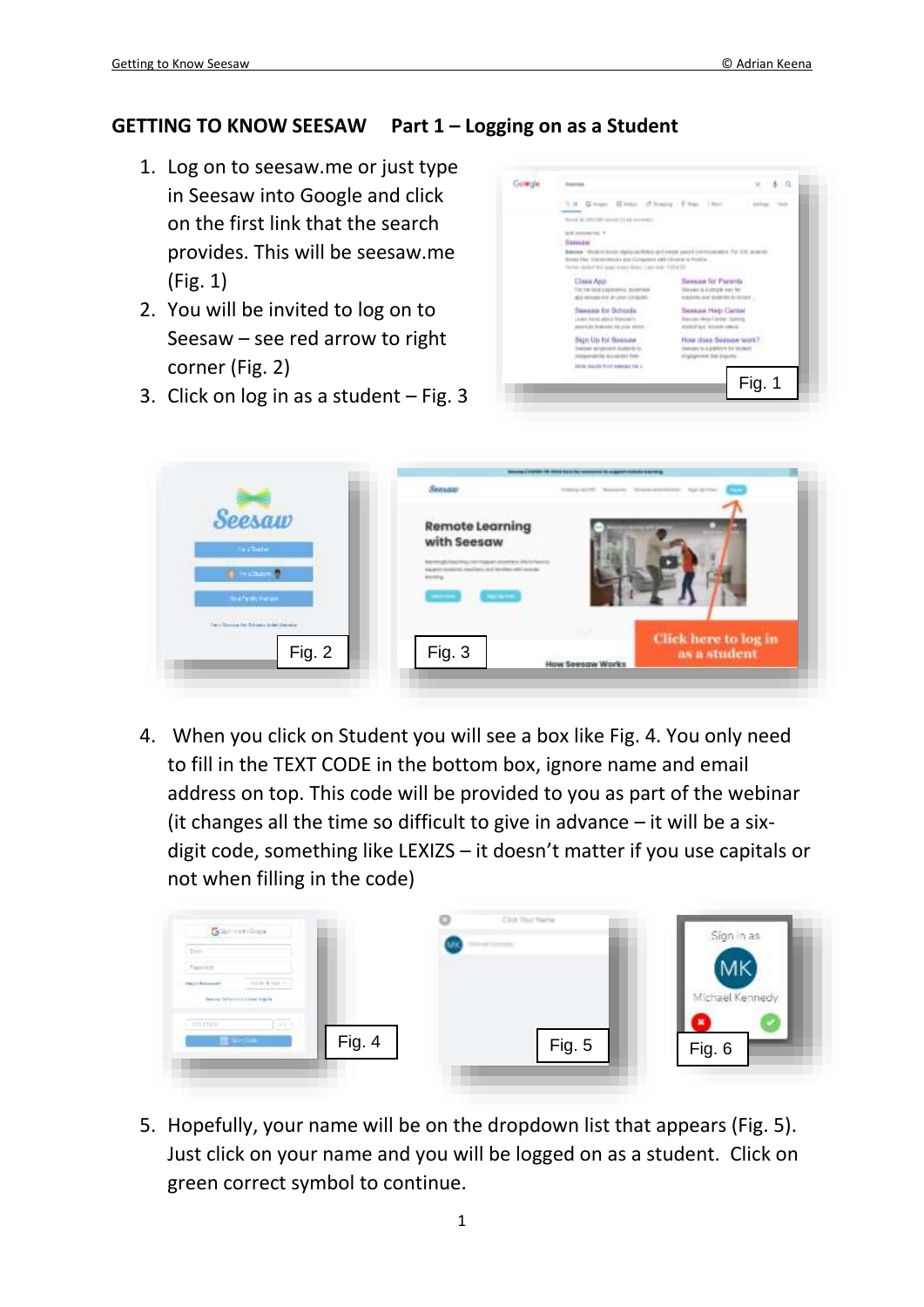6. You will now have entered the class called "Home Learning" – with your journal on the left and the list of participants on the right. Your class will look like Fig. 7 below. Two activities have been assigned to the "Home Learning" class. We will work on these one by one!

| Tues the CVC Went<br>$1.5-200000000$                                                                                                                                                                      | Talking construction of the death<br>I will Themselver Commerciones                                                                                          |                                   | <b>Home Learning</b><br><b>Number</b>                                             |  |    |
|-----------------------------------------------------------------------------------------------------------------------------------------------------------------------------------------------------------|--------------------------------------------------------------------------------------------------------------------------------------------------------------|-----------------------------------|-----------------------------------------------------------------------------------|--|----|
| It has the selection and the con-<br>A The More converts and speed.<br>Playering (Childha/A) (2014-A) 2 Tools 2 101 Programme<br>Streamer and an except the                                               |                                                                                                                                                              | <b>TO NATIONAL</b>                | 里<br><b><i><u><i><u><b>DESCRIPTION</b></u></i></u></i></b><br>They should be<br>÷ |  | 2. |
| m<br><b><i><u>A BERNICK</u></i></b><br><b>Particular accountant</b><br>3. Whatforc's agrees to<br>4 Brigado A Again A Accord.<br>· Reviewer for:<br>Chevrolet Channels was had 2 2008, Child Holly Health | Creata Your Dan Houtlan Composition using Secured<br>Charter when a hard product with a new future computers.<br>A Pullushare entered press the politicians. | <b>Contract Contract Contract</b> |                                                                                   |  |    |
| B home to a state that<br>Fig. 7                                                                                                                                                                          |                                                                                                                                                              | <b>STATISTICS</b>                 |                                                                                   |  |    |

7. Read the instructions given with the first activity "Type the CVC word" Click on the green "Add Response" button to begin the activity.

|                                             | <b>Name:</b>  |                            |
|---------------------------------------------|---------------|----------------------------|
|                                             |               |                            |
| Use the T for textbox.                      | 0000000000000 |                            |
| Use the mic to record<br>a sound response.  |               |                            |
| Use the camera tool<br>to take or add pics. |               |                            |
| Click the 3 dots for                        |               |                            |
| shapes and backgrounds.                     |               |                            |
|                                             |               |                            |
|                                             |               | Select a pencil or pen on  |
|                                             |               | left to write with, Choose |
|                                             |               | colour from right side.    |
| Fig. 9                                      |               |                            |

8. **Activity 1** - Experiment with the tools at the bottom of the page in order to complete your CVC answers. Notice that you can change the colour,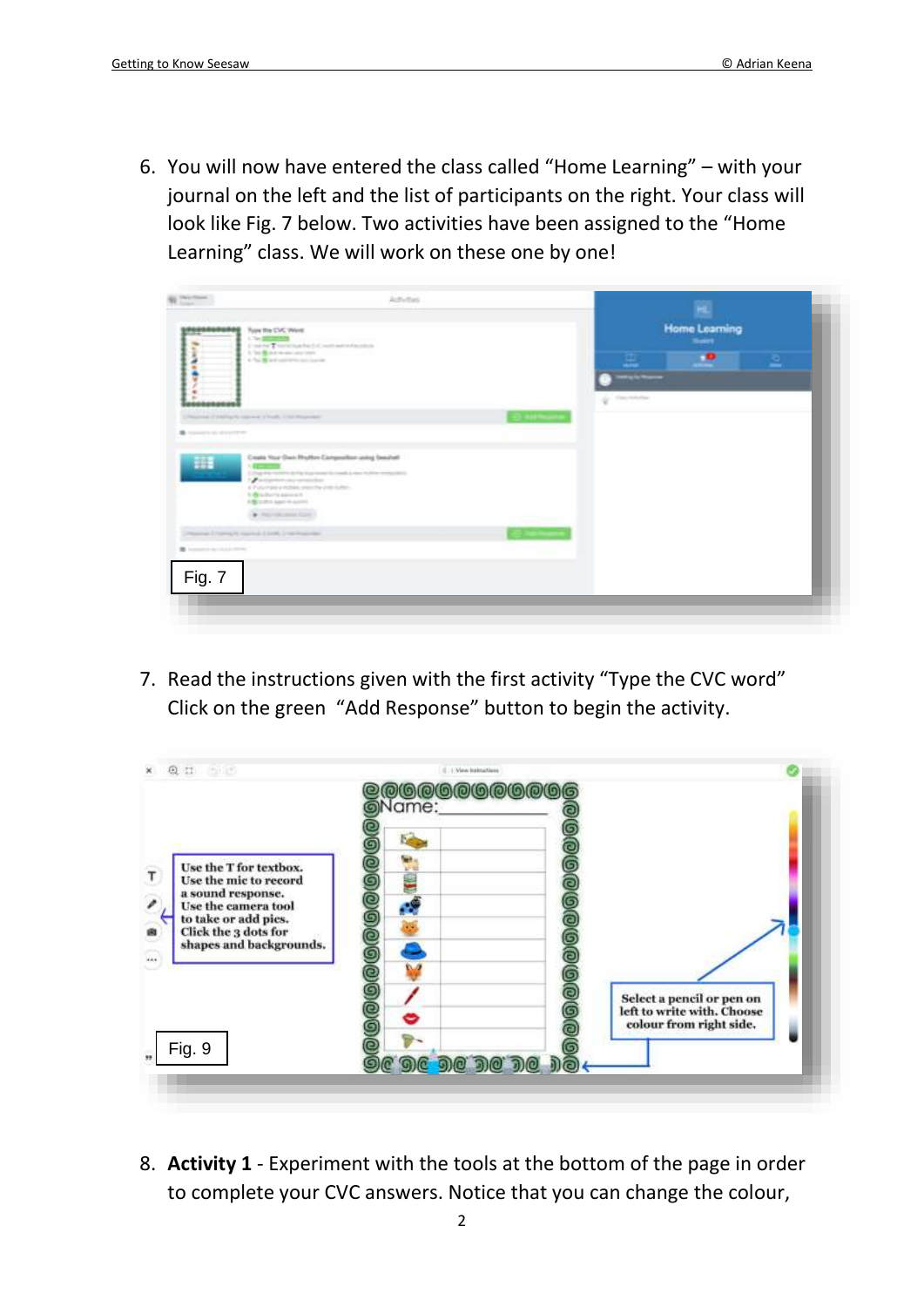type of pen or use the text tool, on the left to enter text (as can be seen in the response below (Fig. 10). When a new textbox appears (Fig. 11), you will notice that the button on top allows you to rotate the box and the three dots below allow you to change style, order, lock the box, duplicate it or delete it (Fig. 12).



- 9. To complete the activity click on the green correct mark on the top right corner and Done in order for your assignment to be completed. The teacher will then see your assignment needs approval in several ways, email, red bar under assignment and tick beside Activities.
- 10. **Activity 2** Again you will need to click on the green "Add response" button to complete the activity. You can view (and hear) the instructions at the top of the response page (Fig. 13) This time you are asked to drag